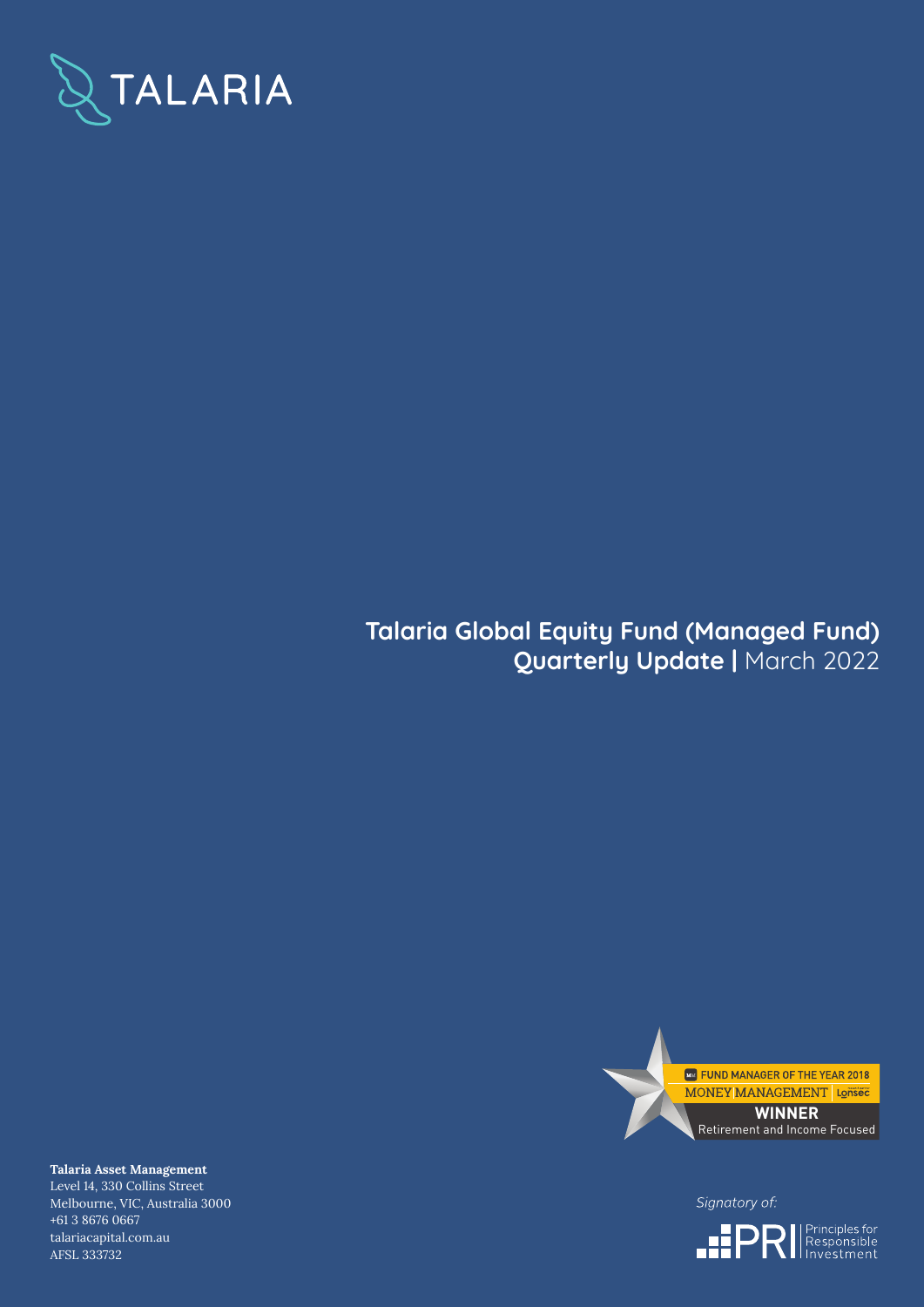

# **Market Insight**

It's numbers not narrative that drive us at Talaria and in what follows we:

- Quantify the expected future returns from the dominant US equity market (spoiler alert 1: they're very low).
- Analyse the level at which bonds are pricing inflation expectations.
- Detail what a bad outcome for equity investors might look like if rates are tightened into a slowdown (spoiler alert 2: not good).
- Look at how to diversify, particularly when mega cap Tech is highly priced, widely held, and vulnerable to the law of large numbers, legislation, and reversals in passive and speculative activity.
- Offer solutions revolving around: sector (highlighting Health Care); region (with a focus on opportunities outside the US) and return type leaning into income where the numbers do the talking,

Unusually however, we want to make some general remarks before getting further into the numbers.

The war in Ukraine is a humanitarian disaster, deeply upsetting and has serious political and economic implications, some of which are playing out already. We don't intend to lay these out here. Suffice it to say that what was already a complicated world for investors prior to Russia's invasion has become even more challenging.

Ukraine aside, we are at an historic juncture for financial markets. For decades monetary authorities, which have made themselves the key players in those markets, have not had to cope with inflation. Indeed, if they have had an inflation challenge it's been about falling rather than rising prices.

However, through factors including extreme monetary and fiscal stimulus, supply chain disruptions, low unemployment and fossil fuel disinvestment, major western economies are now facing high inflation. Following EM central banks, which were already raising rates last year, US and European central banks have signalled their intention to withdraw QE and raise rates. Indeed, as we write, both the Fed and the Bank of England have recently hiked.

At the same time, lead economic indicators are heading downward, with the added wrinkle that they are likely to fall further given that inflation itself has a strong negative correlation with future economic growth. This relationship is intuitive given that inflation acts as a wealth tax on, say, the consumer, by reducing disposable income. Headlines in the UK "Heat or Eat?" capture the dilemma of high energy prices in winter.

This potential combination of rising interest rates and falling growth is unusual and dangerous. Central banks want to work to support economies as they did during the GFC and the pandemic, but the risk of inflation expectations running out of control is so material they are likely to prioritise subduing prices over buttressing economic growth.

As we detail later, the consequences of this set-up in the past have been significant drawdowns for equities.

We have written repeatedly that investors need to spend less time on predicting the future and more on thinking about how they are placed if certain things come to pass.

We don't know if there is an easy escape route from these problems but acknowledge there may be one. What concerns us is that so many investors are positioned for this potential escape to happen, with too few facing up to the challenges. We have already seen what that might mean, with intimations of trouble last September and material drawdowns this quarter.

We can only repeat what we have said in previous publications. It is essential that equity investors protect themselves by diversifying. They should look for regions other than the US, sectors other than tech, styles other than momentum, active rather than passive strategies and, perhaps most important of all, prioritise income over capital appreciation as a component of total return.

# **Starting point and US equities' lost decade**

There's an old joke about one person asking another how to get somewhere. The answer: "First off, I wouldn't start from here."

That punchline works for an investor looking for a decent return from the highly priced S&P 500 because you really wouldn't want to start at this level. Valuation drives long-run equity returns. With the expected return going down as the valuation goes up, an investor should aim to buy when cashflows are under rather than over-valued. This may be obvious, but it's an obvious point that many have forgotten.

Robert Shiller, a Nobel Laureate economist at Yale, provides data and graphics for his Cyclically Adjusted Price Earnings (CAPE) which is the S&P's current price divided by the 10-year inflation adjusted moving average earnings. At the end of February, the CAPE was in the 98th percentile of history, which, apart from the tech bubble, is about as high as it's been since 1880 (chart below).



**Shiller Cyclically Adjusted Price Earnings and Bond Valuation (Percentile)**

*Robert Shiller/Yale University*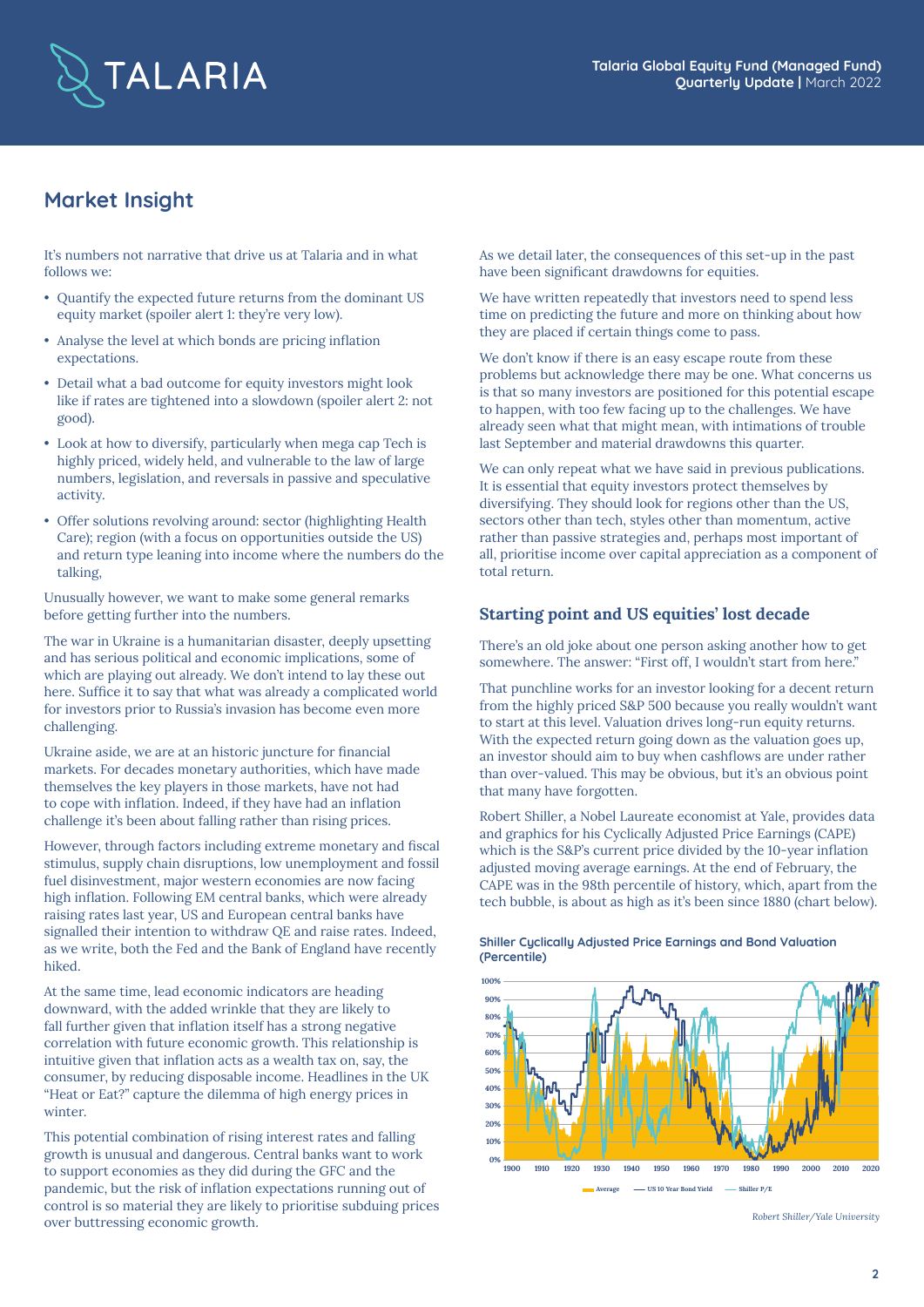

At today's level the 10-year expected return from the S&P500 assuming margins stay at today's record levels, the index holds its lofty valuation and the average sales growth of the last 20 years - is achieved is less than 4% nominal which is a small number in anyone's book.

In December 1999, a popular explanation for the all-time high CAPE was that you couldn't put a price on Tech shares that were changing the world.

*This was another unhelpful rationale: an investor who bought the S&P500 at the start of 2000 had lost more than 4% ten years later. There's a reason that they refer to the noughties as the lost decade.* Whether these expectations are reasonable is far less important

However it's not all bad news. There are still attractively valued individual shares in the US if you look for them, other regions are less expensive, and income can help. However, it's important to understand the starting point - and for investors in US shares today it's not a good one.

# **US bonds price in low average inflation for the next decade (Is the market blind to the numbers?)**

Let us repeat one more time - market participants spend too much time on forecasting and too little on positioning (who owns how much of what).

Positioning in US Government Bonds is particularly important because they provide the risk-free benchmarks that investors use in pricing other assets, driving the narrative that low longterm rates justify high equity valuations. That this narrative has been accepted can be seen in the fact that – like equities - bonds stand at their 98th percentile valuation since 1881 (chart above). 60/40 has never offered such low prospective returns nor risk.

Despite inflation reaching levels not seen since the 1980s, investors in Treasuries remain unmoved by the idea that this material pick-up will be anything other than short-lived. For example, twenty years of data which predict average expected inflation over the next decade derived from US bond prices (chart below) show:

- Average inflation priced into US bonds for years 1-5 is 3.5% and years 6-10 is 2.2 %.
- Although 3.5% is the highest over the period, the 6-10 year is well within the range.
- It's unusual for near-term to be priced higher than long-term inflation and the difference between the two has not been wider over the period.
- This suggests that the market is confident of the Fed correcting what it sees as a modest short-term policy error.



**US Treasury Market average inflation expectation**

**for years 1-5, 6-10 and the difference**

than the fact that they exist, because they are the foundation upon which investors have built a tolerance for the lofty US equity market valuation we described above. When investing in an expensive US equity, it's important to understand the risk being taken on. A share, ETF, or Index fund may have a wonderful story attached to it but most of its price action may be explained by the direction of the bond market.

Moreover, even if current fixed income positioning proves prescient, a good outcome would still only be that the S&P 500 delivers a decade of poor average returns - because the maths says it must.

This then begs the question: "Well if that's a good outcome, what would a bad one look like?."

# **A bad outcome**

We have seen bad outcomes in circumstances that resemble those of today. However like imagining a world without internet, they occurred before the majority of current investors started investing and so they are not well known.

The Fed has turned hawkish just as leading indicators say the economy is about to slow. Since November last year it has moved from prioritising full employment to prioritising inflation management through the planned removal of QE and the raising of short-term interest rates.

This combination of growth slowing with interest rates rising is uncommon, but Strategist Francois Trahan has identified four times in the last fifty years when the Fed has raised rates in the face of a weakening economy (table below). Each time there was a material drawdown in the S&P 500, once simultaneously and in other all cases shortly thereafter.

#### **Long-term yields up amidst lower PMIs**

| <b>ISM Peak</b>  | <b>FFR Peak</b> | 10ur Change | <b>Subsequent S&amp;P</b><br>Performance |
|------------------|-----------------|-------------|------------------------------------------|
| January 1973     | May 1974        | 1.0%        | $-43%$                                   |
| <b>July 1978</b> | February 1980   | 4.2%        | $-24%$                                   |
| March 1988       | February 1989   | 0.8%        | $-13%$                                   |
| <b>May 2004</b>  | June 2006       | 0.5%        | $-52%$                                   |

*Source: Trahan Macro Research*

*Source: St. Louis Federal Reserve, Talaria*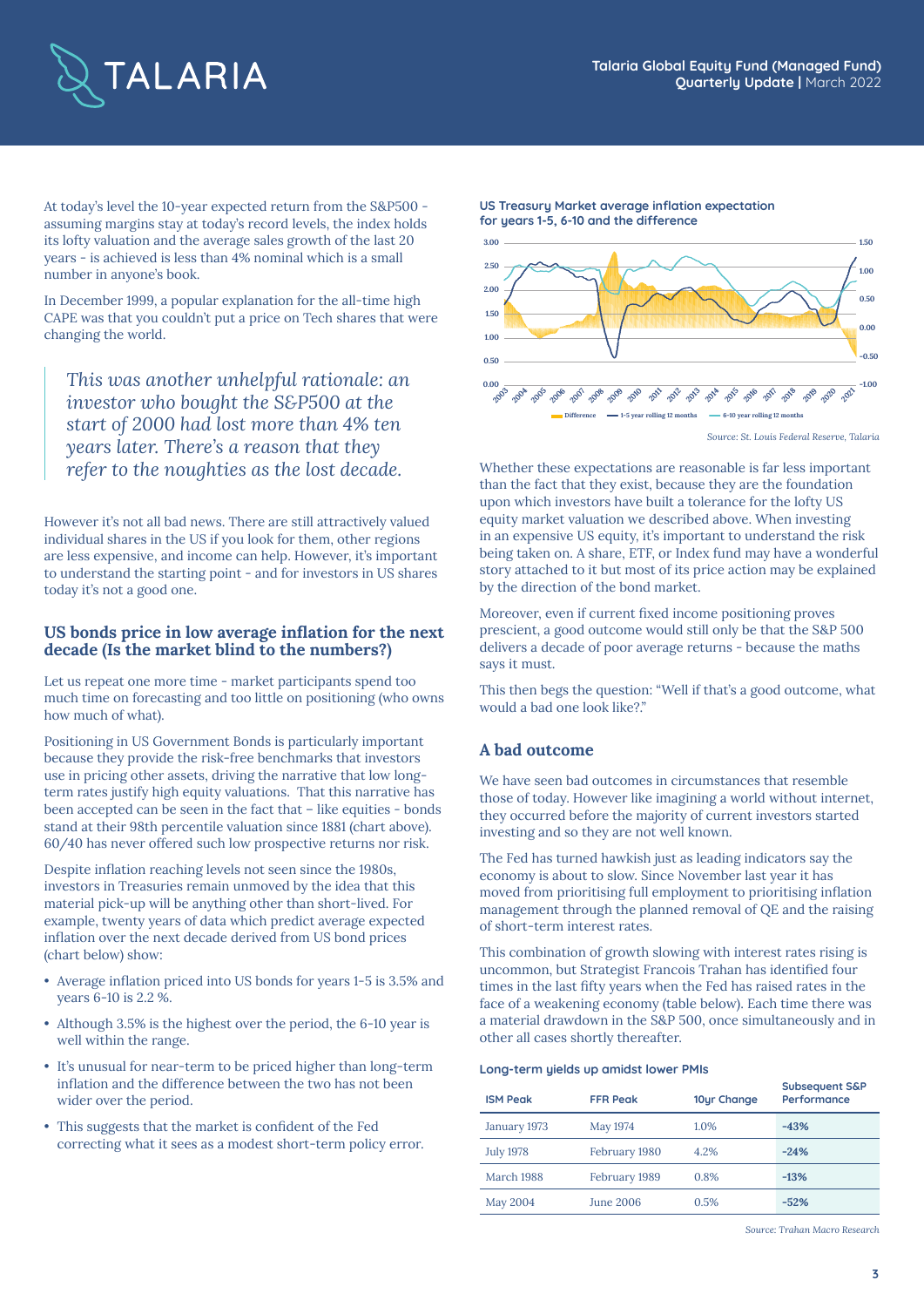

Such pro-cyclical tightening (i.e. exacerbating any downturn) would fly in the face of the idea of the "Fed put", the notion that US monetary authorities will ride to the rescue if equities weaken materially, and the hope that Fed's safety net has become even more equity market friendly now that it takes financial conditions into account.

However, equity investors should not kid themselves that shoring up their holdings is as high a priority as stamping out inflation. As Robert Samuelson said of the 1970s, "The lesson of the Great Inflation is that inflation ought to be nipped in the bud: The longer we wait, the harder it becomes." (The Great Inflation and its Aftermath).

The Fed cannot afford to let inflation expectations run out of control as it did with dire consequences in the 1970s, but keeping those expectations in check will challenge both economic growth and financial markets.

# **The growth equities' challenge**

The usual rule in equity investing is that when growth is scarce buy growth, when growth is abundant buy value.

If the Fed gets on top of inflation at the expense of growth, then it is reasonable to assume that investors will follow this rule. The problem is that Tech is by far the heaviest weighting in growth indices and yet has a number of challenges:

- Valuations are already very high. Again, this means returns are likely to be low and shares are vulnerable to disappointment (think Meta and Netflix by way of example).
- The law of large numbers means growth is becoming harder to achieve. For example, if Amazon delivers its consensus forecast sales growth over the next three years its sales will go from USD 470bn in 2021 to USD 730bn in 2024. The incremental USD 260bn is like adding more than Microsoft to its top line.
- As the Tech sector growth has been so strong, it has masked and cyclical elements, but activities including the manufacture and sale of big-ticket consumer goods (iphones), advertising and supply of discretionary entertainment (streaming services) can't be invulnerable to the cycle.
- If the almost unimaginable amount of capital pouring into Tech doesn't have a negative impact on profitability for some of them it would fly in the face of economic wisdom. If the counter argument is one of winner takes all, the answer is that not everyone can be a winner. Who will win in content for example?
- Although legislation moves at a glacial pace, it increasingly looks as if the US will begin to crack down on what it sees as anti-competitive and/or unethical practices.
- Investors are already over-weight Tech. Looking at the biggest asset gatherers among global equity funds in Australia last year, all were highly correlated with the Nasdaq.





*Source: Talaria, Morningstar to 31 January 2022*

- Given its large weighting in indices, Tech is highly exposed to passive investors. When markets are rising, passive can be a cost effective way to be in equities. However, passive investing's performance chasing and buy high, sell low approach is a problem in a poor return world.
- Tech shares are vulnerable to speculative activity. By way of example, the TQQQ ETF which amplifies any move in the Nasdaq by a multiple of 3 via the use of leverage has seen positive inflows in 11 of the last 12 months to the end of February.

# **What diversification looks like in this challenging environment**

### **1/ Income or "I like those odds"**

At the risk of stating the obvious, total return from equities comprises two elements: capital growth and income. We find it hard to over-emphasise the importance of income at this juncture. Investors focused on the stellar capital component of returns may find income easy to dismiss. However, the data are clear.

Looking at the US equity market, long-term contributions to total return have been neck-and-neck, 49% income to 51% growth. It is true that over the shorter term, the mix ebbs and flows but the lesson is that the income component contributes considerably more when the starting valuation of equities is relatively high, as is the case today.

The chart below shows the capital contribution on a 5-year basis when the market ends at a Shiller P/e in the most expensive quintile. Unsurprisingly when multiples end in the most expensive quintile – more of the return than average is due to capital growth, but income then dominates returns over the next 5 years. Indeed, the median contribution from income over the next 5 years is 69%. More sobering is the fact that 45% of the time more than 100% of the return to equity investors comes from income.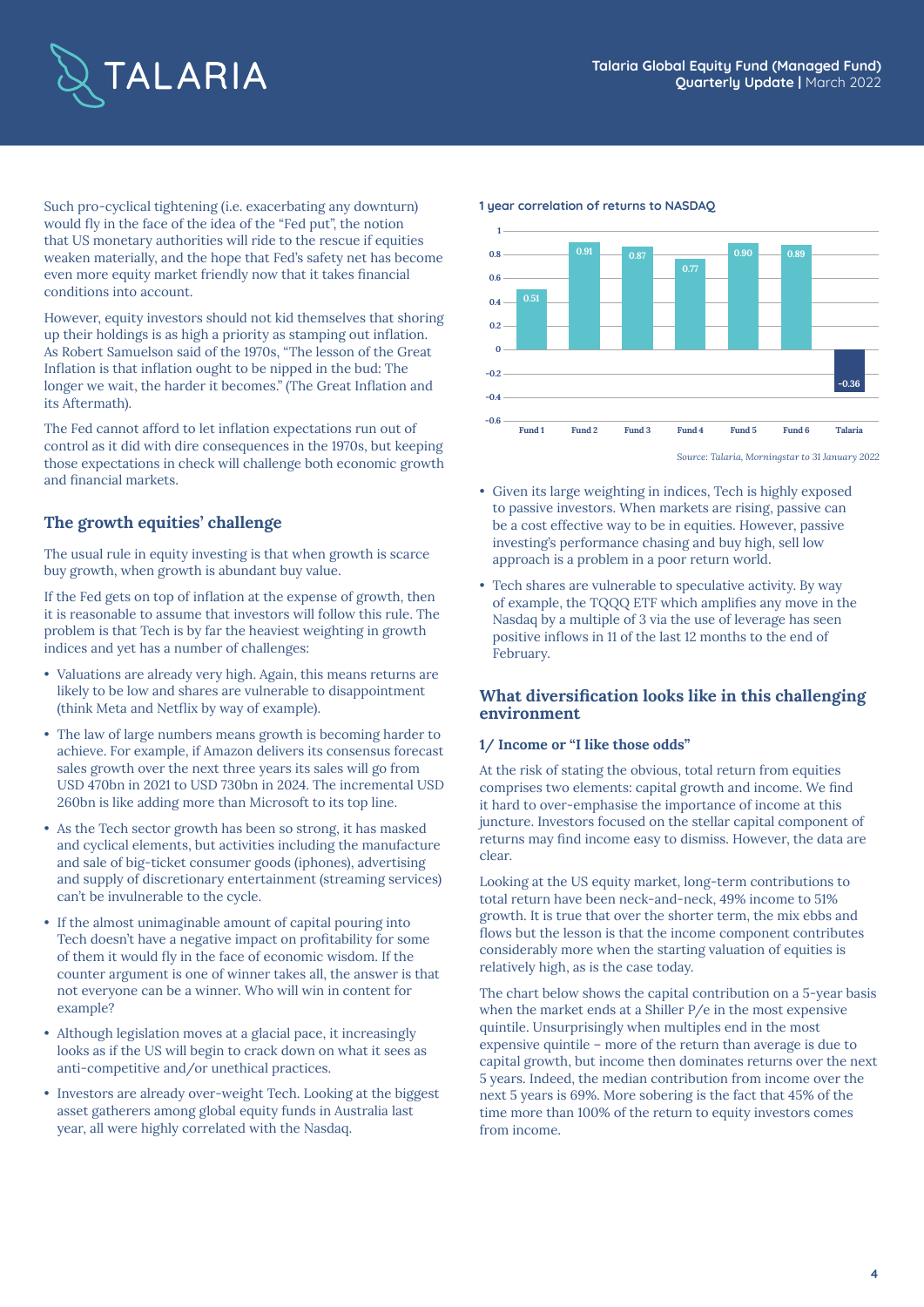

#### **The Crucial Role of Income**



To the end of 2021 capital had contributed 90% of total returns in the prior 5 years, a level only exceeded 2% of the time going back to 1876.

*From this starting point the prognosis for income as a component of total return is startling - in the subsequent 5 years more than 100% of returns has come from income 90% of the time.*

Given the above – investors should lean into income and away from capital growth. This does not just mean gaining exposure to dividends. It also means using all sources of income available including option premium – which is exactly what we at Talaria have done successfully since inception. Not only does our process generate materially higher income, but, unlike dividend funds, suffers less in market drawdowns, is not subjected to sector concentration risks, and doesn't suffer from the fact that equity dividends are at management and the Board of Director's discretion.

#### **Talaria Income Generation 2011-2021**



*Source: Talaria Bloomberg*

#### **2/ Style and Sector**

Although we are bottom-up investors and sector agnostic, an understanding of sentiment, positioning and valuation informs our investment process.

The PE relative chart below shows what areas are in or out of favour versus the market and the past. A number of the sectors that have high correlation with fixed income, the so-called bond proxies, look expensive: Tech, Consumer Discretionary, Communication Services and Utilities. Given the move in Treasuries and the concerns over inflation, this is somewhat surprising.

At the other end of the scale, Materials, Financials and Energy offer good value and diversification.

#### **Current Sector Forward P/E Premium (Discount) Since 2005**



*Source: Bloomberg, S&P Dow Jones Indices*

One of the outstanding opportunities is in Health Care, which is a non-cyclical sector actually trading cheap versus the past. This is not its only attraction.

StateStreet Advisors provides information on client holdings and, according to its data, Health Care is the second most underweight sector after Real Estate. Not only is Health Care under-owned but it also has defensive characteristics. For example, it has not experienced a down year of earnings' forecasts going back as far as 1996. Looking at a company level, we have found shares of pharmaceutical majors and drug distributors that offer excellent value. Johnson & Johnson, Sanofi, Novartis, and Roche are currently in our top 10 holdings as part of our 29% healthcare exposure.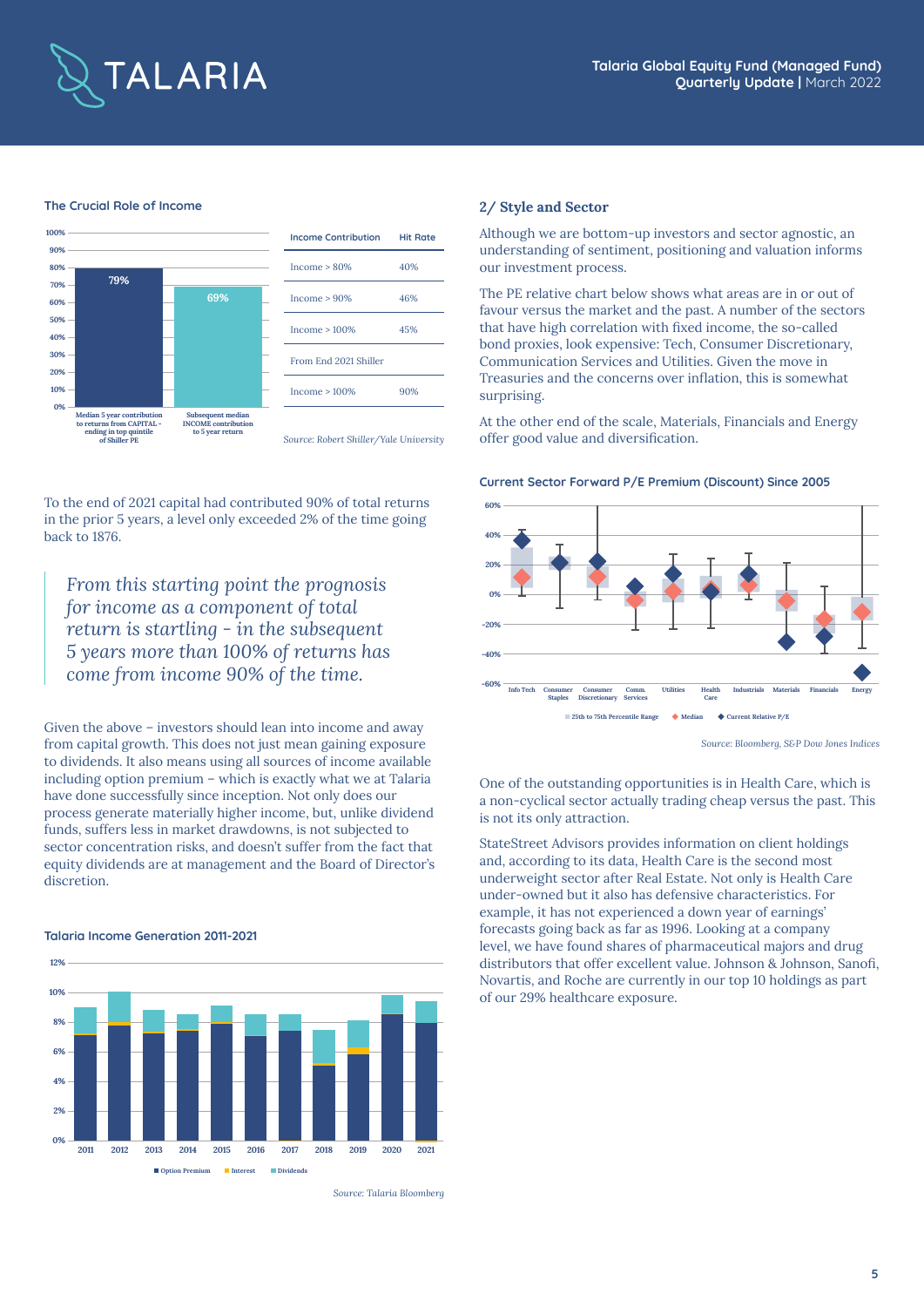

### **3/ Region**

On a regional basis, the only equities' game in town since the GFC has been US stocks. This may be to exaggerate for effect, but it's clearly not a million miles from the truth, as the chart below illustrates.

#### **US Dominates Globally**



*Source: Bloomberg*

In terms of valuation, the US now trades at a material premium to global indices. There may be good reasons for this, but they don't change the maths underlying prospective returns. On a PER of 19.8, the S&P offers an earnings' yield of just under 5.0% compared to just under 6.0% for Europe and 6.5% for Japan. These may seem marginal differences but over time a 14% discount to the US for Europe and a 24% discount for Japan are meaningful.

### **Conclusion**

At what is a difficult time in the world and in financial markets, our key message remains that investors are positioned for a resumption of the status quo: a return to a world of low inflation, low interest rates and moderate growth.

Even if these expectations prove to be correct, high equity valuations in the US and Tech mean that the outlook is poor for long-run returns in the two areas that have dominated performance and portfolios since the GFC. Furthermore, on the way to this posited benign future, markets are having to negotiate a rare and dangerous combination of Fed tightening into a weakening economy. This is a serious challenge.

The necessary and best solution is to diversify. This means embracing income as a component of return, value as a factor, regions other than the US and sectors other than Tech. Doing this will by definition reduce the concentration risk to which so many investors are exposed. It will also increase alignment to areas of the market that promise meaningful upside.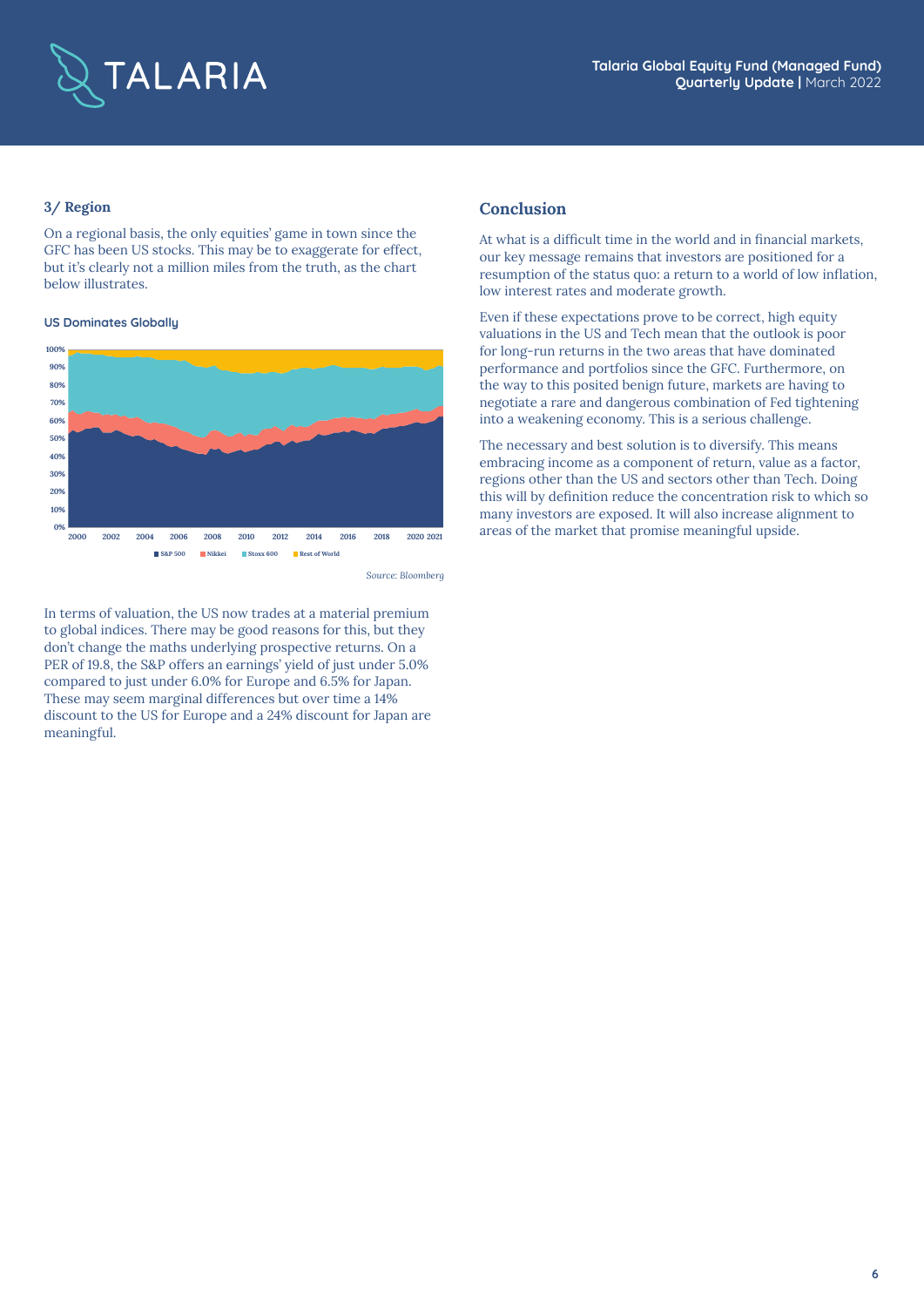

# **March 2022 Quarterly Performance**

**Equity markets came under significant selling pressure during the quarter as Russia's invasion of Ukraine, elevated inflation and increasingly hawkish central banks all weighed on sentiment. Despite seeing some reprieve in March, the medium-term outlook for equities remains challenging given high starting valuations and the paradox of inflation-induced rate rises into a rapidly decelerating economic environment.** 

While most equity indices fell over the quarter, the severity and indeed cause of weakness, varied across regions. Rate rise concerns weighed disproportionally on US markets given their higher multiples with the NASDAQ and S&P500 down 9.1% and 4.9%, respectively. Geographic proximity to hostilities alongside economic exposure to Russia/Ukraine appeared to be the only determinant of performance in Europe. With that, the German DAX was the worst performer, down 9.3%, followed by the CAC40, down 6.9%, while the UK FTSE actually finished up 1.8%. In Asia, US de-listing friction, ongoing economic softness, and geopolitical tensions saw the Shanghai Composite fall 11% while Japan's Nikkei225 was lower by 3.4%.

Quarterly performance also varied significantly on a sector basis. The absolute standout was Energy, up 30% as supply risks and more robust demand saw oil prices rally 40%. Broader commodity price inflation also helped Materials, up 1.5%, while Utilities benefitted from risk-off positioning to finish up 0.8%. In contrast, Consumer Discretionary, Telco and IT all finished down more than 10%. There were plenty of drivers with waning consumer confidence and margin pressure weighing on Consumer stocks, while rate rises, and a few disappointing results impacted the Telco and IT sectors.

The AUD finished up 3% against the USD courtesy of commodity price strength with the Bloomberg Commodity Index up 25%. VIX finished the quarter largely unchanged at 19, having reached a high of 30 in early March following Russian's invasion of Ukraine. Yields on 10-yr US Treasuries closed at 2.39%, up 88bps since the beginning of the year.

Against this backdrop, the Fund performed well delivering a total return for the March quarter of 0.13% while the 12 month return was 12.60%. This has been achieved with substantially less market risk.

#### **Distributions: The Fund paid a March 2022 quarterly distribution of 7.25 cents per unit taking its 12-month income return to 7.44%.**

Our holding in German-based agricultural/pharmaceutical group, Bayer was the biggest contributor to performance during the quarter. This followed a strong set of Q4 numbers where the long-troubled Crop Science segment delivered better than expected results. The past couple of results have also gone some way at allaying concerns around Bayer's drug pipeline and the earnings outlook for its Pharma division. The net of all this has seen earnings estimates increase materially over the past few months, translating into strong share price performance.

Canadian-based oil producer, CNQ, was also a big contributor to performance during the quarter. As a direct beneficiary of higher oil prices, the company has enjoyed a significant uplift in earning allowing it to increase dividends, buyback more shares and reducing leverage. However, following recent share price strength, we no longer feel the shares offer compelling value. Hence, while CNQ has been a long term and very profitable investment for the Fund, we are now looking to exit this position on valuation grounds.

As always, there were also detractors with our holding in Frenchbased food services and facilities management company, Sodexo being the biggest for the period. Shares sold off sharply after the company announced that Chairwoman and founding family member, Sophie Bellon, will become the group's new CEO. This followed a lengthy external recruitment process.

A poor HY result immediately post month-end (disappointing organic/margins outlook) has also seen Sodexo's shares re-test their intra-quarter lows in the mid-60s. However, a lot of these headwinds are cyclical in nature, and we believe Sodexo's longerterm prospects remain well intact. For example, management have re-affirmed medium term EBIT margin targets of 6% (~100bps above current levels). Given undemanding multiples and limited balance sheet risk, we think the shares offer compelling value around current levels.

During the quarter, the Fund exited its positions in French super/hypermarket operator Carrefour, US-based fertilizer CF Industries, and Swiss-based insurer Swiss Re. In terms of new holdings, the Fund initiated positions in Henkel, Roche, and Alibaba. The Fund also gained exposure to Japanese telecommunications company, NTT which we discuss below.

NTT occupies a dominant position in one of the most profitable telco markets globally (>40% share), led by a strong management team who have demonstrated good cost discipline. For example, despite NTT's Mobile ARPU falling ~20% since 2012, Mobile EBIT is up! We were also impressed by NTT's cash generation abilities and capital allocation strategy which has contributed to EPS growing by ~170% since 2012. Encouragingly, this momentum is set to continue with NTT targeting FY23 EPS of ¥370 (~20% above current levels) thanks to more cost-cutting and buybacks. Trading on a prospective P/E of 10x (based on FY23 EPS targets), the share is good value.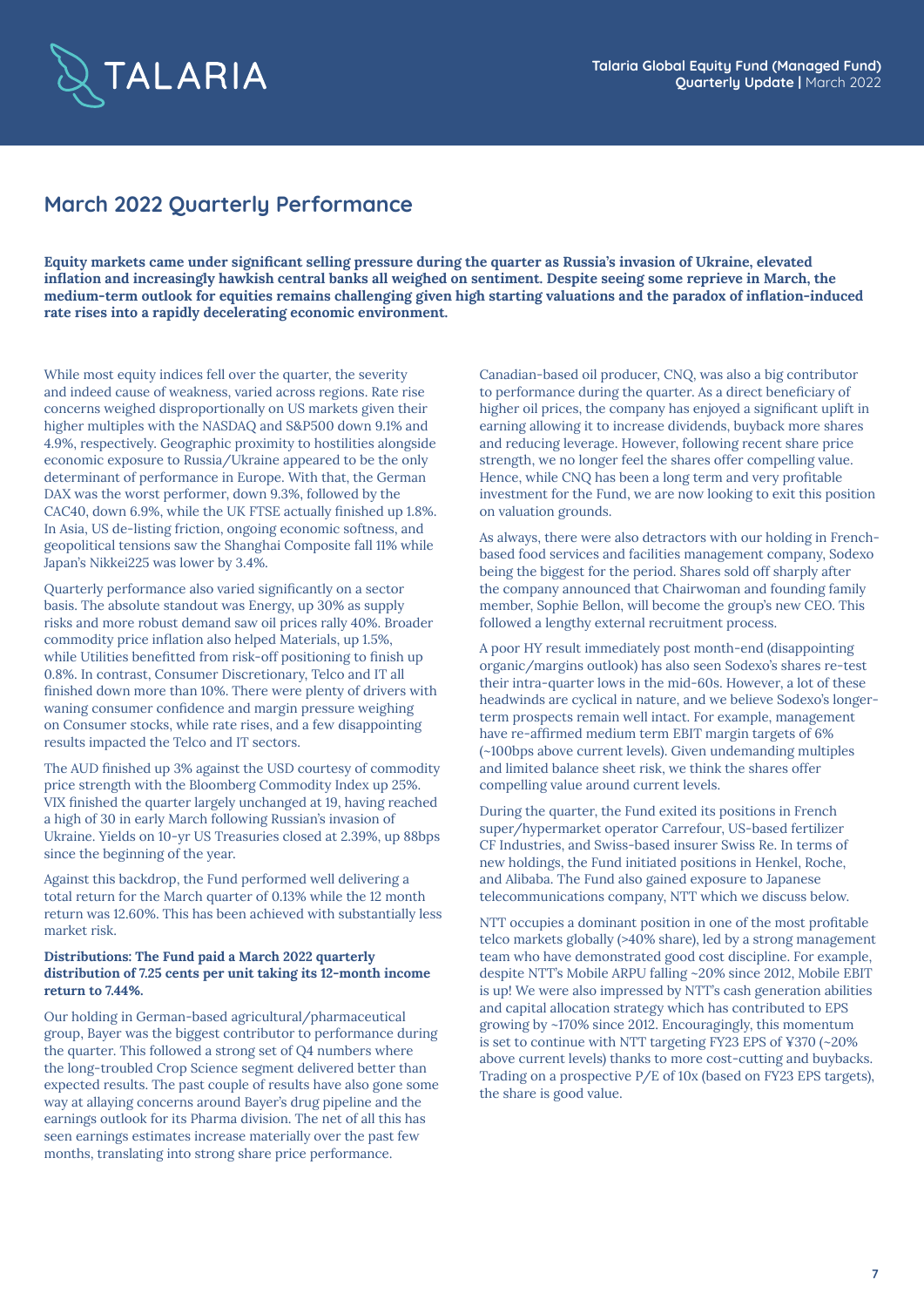

# **Stock in focus: Alibaba Group (HK: 9988)**

### **Process**

Alibaba is not just an interesting investment in its own right but also a good example of how our investment process works. One of the questions often posed to fund managers is "what's your ideal share", and many have a single template with which to provide an answer.

At Talaria, the process provides the template and the template changes as the market moves through different regimes. Importantly, it's neutral towards sector and geography. As long as a share is not in those limited areas of the market in which we do not invest because of ESG, then we will look at it if it meets our screen's criteria. This approach means that we mitigate the risk of the well-known behavioural biases that challenge all asset managers.

Whilst the Fund's exposure to the Technology sector has been low, this has been a function of the process. We do not have a negative view on Tech per se; dominant market positions, asset light business models, high returns, and exceptional cash conversion are attractive characteristics that many of these companies share. At one point or another, the investment team has conducted extensive analysis on Facebook (now Meta Platforms), Apple, Logitech, Cisco, Oracle, Intel, and Check Point, to name just a few.

Nevertheless, although we are sector and geography neutral, we care very much about valuation. As part of our valuation methodology, we spend considerable time trying to determine a business' normalised earnings. This is our measure of what we believe are a business' true economic profits, adjusting for numerous economic costs not immediately obvious in company accounts. In the short run the market is often prepared to ignore accounting policies that may disguise many true economic costs such as restructuring charges, pension liabilities, stock-based compensation, and depreciation versus capex.

In the long run however, these costs tend to be recognised and incorporated into the share price, thus crystallising the gap between a stock's apparent and true valuation. It is in this context that we model normalised earnings, allowing for these adjustments today that the market should come to recognise over time.

Alibaba first came onto our screen in Sept-21 when the Hong Kong listed shares closed the month at some HKD\$140 down from over HKD\$300 in October 2020. As a Chinese Tech share it's the sort of stock that might be easy to ignore as too difficult, but our process determines what we look at it, and having looked at it closely we think it's a sensible investment.

### **Investment case**

With its price having collapsed in the face of the pulled Ant IPO, a regulatory crackdown and a clash between management and government, Chinese Tech giant Alibaba's share offered great value as we were gaining exposure to it this quarter.

High implied volatility which is indicative of the market's fears, meant that we were able to sell puts at an average strike price of HK\$91 despite the share trading at an average price of some HK\$110 over the period. At this level, we calculate that the stock offers a free cashflow yield of about 11%. Furthermore, without owning the stock we were able to generate equity like returns of 27% annualised on the cash backing the commitment to buy the shares through the options.

Whilst there are downside risks, the attractive valuation, a strong balance sheet, and leading market positions in Cloud and Logistics mean the investment proposition is highly attractive. At some HKD\$177/share, or 60% above levels at the time of writing, we think Alibaba would still only be trading at fair value.

### **Growth opportunities**

Despite its core marketplace business facing significant cyclical and structural headwinds, Alibaba remains one of the dominant eCommerce platforms globally with 1.28bn customers across the world. It also has excellent and perhaps underappreciated growth opportunities in Cloud and Logistics.

With a 30% market share, Alibaba Cloud is the largest operator in a rapidly growing market (Q3 cloud sales +19%), and looking at the comps, the division should make operating margins as high as 40% once it reaches scale.





*Source: Talaria, Company Reports*

The group is also developing an extensive logistics network across China's interior and select overseas markets to improve fulfilment execution. While this is consuming material amounts of cash up front, at completion it will be a strategic and valuable portfolio of transport and distribution assets across one of the fastest growing consumer markets globally.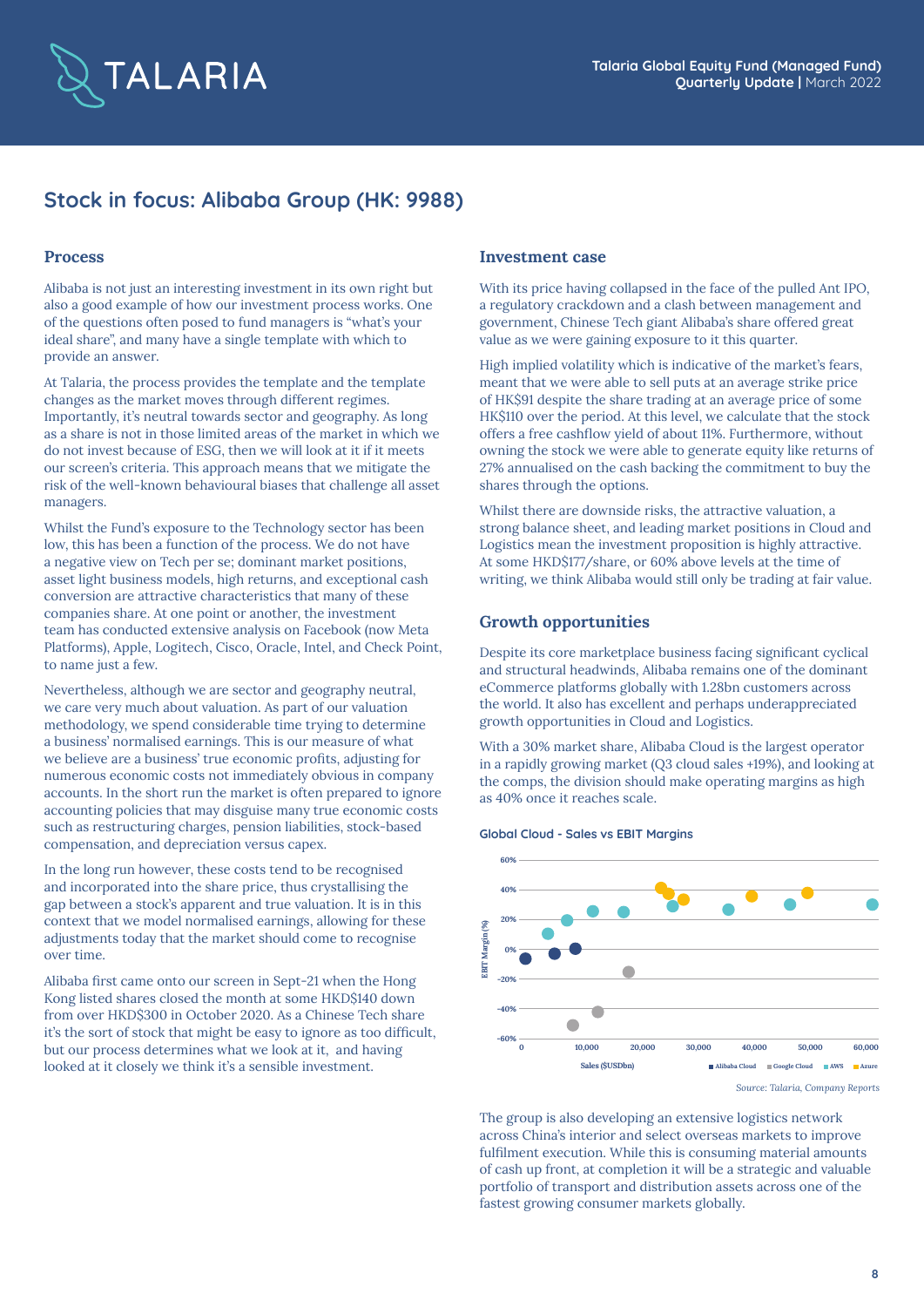

# **Valuation highlights**

There are always complexities in arriving at a valuation and Alibaba is no exception. We have taken a conservative approach and highlight three areas to give a flavour of our cautiousness:

• The key challenge surrounds the profitability of the online marketplace business. With EBIT margins of over 55% the division is overearning, but regulatory intervention and increased competition are rapidly having an effect. We use an EBIT margin of 30% in our model, which is less than half the level it achieved as recently as 2020 and is more consistent with the comps.

#### **Alibaba - Marketplace Business**



*Source: Talaria, Company Reports*

• As discussed above, we consider items such as restructuring, impairments, and pension charges. These are true economic costs, not usually included in headline company earnings, but essential to an understanding of a share's true worth. We make a significant adjustment in adding back annual impairment charges which have totalled RMB78bn since 2014. We also add back share-based compensation payments (SBP), which in FY21 totalled ~RMB50bn or 28% of pre-SBP EBIT.

#### **Alibaba - Group EBIT Margins**



• In terms of the capital structure, we include half of Alibaba's negative working capital balance as 'debt' and give it the benefit of only 50% of Ant Group's carrying value in Alibaba's accounts.

### **Conclusion**

The brouhaha both in terms of the company itself and some of its high-profile shareholders, has seen Alibaba sold down to levels well below our estimate of fair value. Our process is by design brouhaha unaware – designed to focus our collective resources on individual shares which potentially have been sold by investors for reasons other than the value they offer. Coming through our screen, subject to our standard analysis and with high implied volatility working in our favour, Alibaba is a good example of how our process works in practise. Of course, that doesn't mean Alibaba is risk free, but at this level the upside/ downside for our clients money is highly attractive.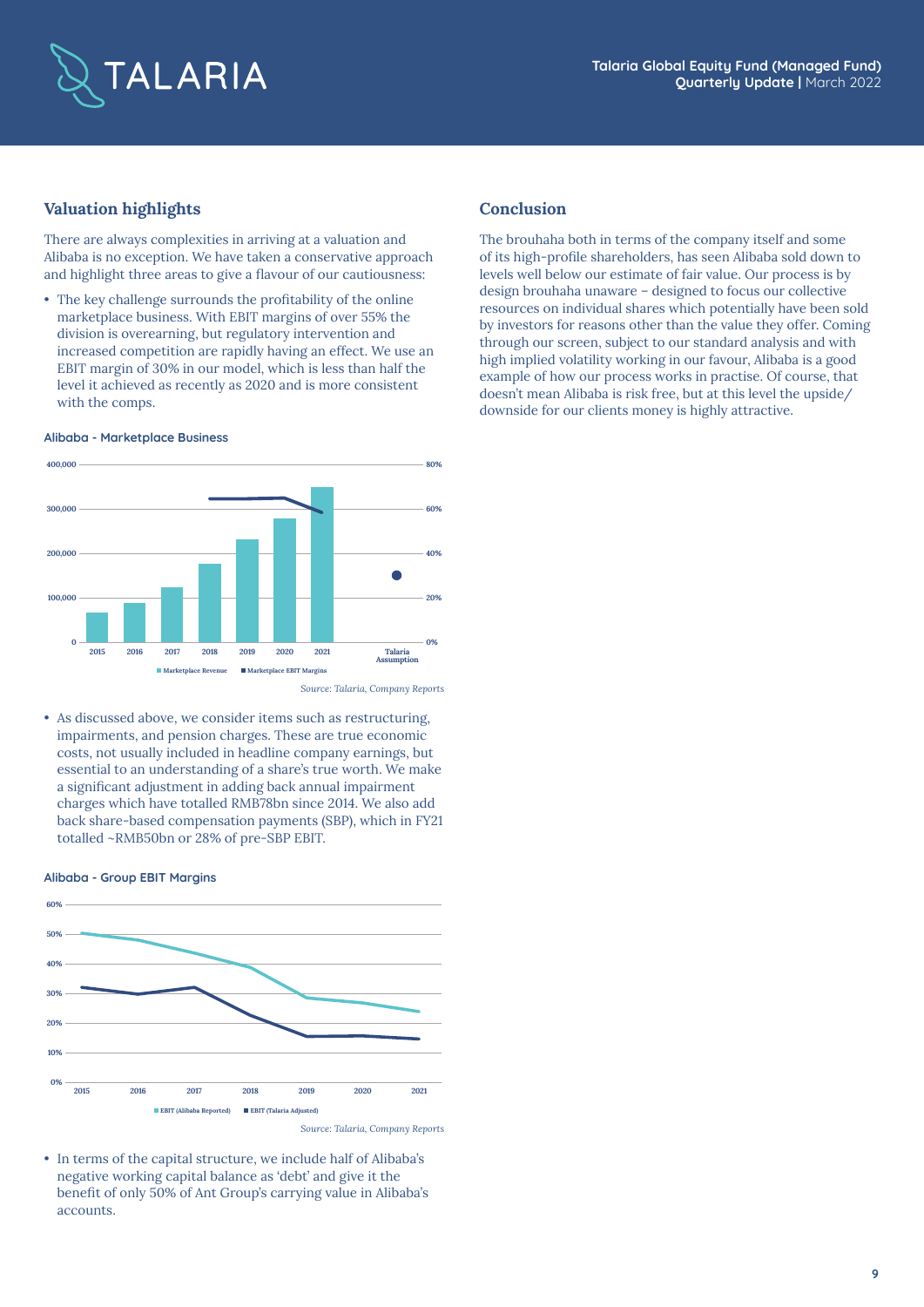

# **Talaria Global Equity Fund (Managed Fund)**

# **Top 10 Holdings\***

| Company name                                                    | (% weight) |  |
|-----------------------------------------------------------------|------------|--|
| <b>Novartis</b>                                                 | 7.8%       |  |
| Sanofi                                                          | 6.6%       |  |
| Johnson & Johnson                                               | 4.8%       |  |
| Sodexo                                                          | 4.8%       |  |
| Alibaba                                                         | 4.5%       |  |
| Roche                                                           | 4.2%       |  |
| Secom                                                           | 3.7%       |  |
| Henkel                                                          | 3.7%       |  |
| <b>Wheaton Precious Metals</b>                                  | 3.7%       |  |
| Mitsubishi Electric                                             | 3.6%       |  |
| * Weightings include option positions held and cash backing put |            |  |

# **Performance at 31 March 2022**

| Period               | Income<br>Return | Growth<br>Return | <b>Total</b><br>Return | <b>Average Market</b><br><b>Exposure</b> |
|----------------------|------------------|------------------|------------------------|------------------------------------------|
| 1 month              | 1.50%            | $-3.39%$         | $-1.89%$               | 56%                                      |
| 3 months             | 1.54%            | $-1.40%$         | 0.13%                  | 56%                                      |
| 6 months             | 3.07%            | $-0.02%$         | 3.04%                  | 59%                                      |
| 1 year               | 7.44%            | 5.16%            | 12.60%                 | 57%                                      |
| 3 years p.a.         | 8.15%            | 0.37%            | 8.52%                  | 55%                                      |
| 5 years p.a.         | 8.31%            | $-0.07%$         | 8.23%                  | 58%                                      |
| 7 years p.a.         | 8.11%            | $-1.52%$         | 6.59%                  | 59%                                      |
| Since Inception p.a. | 7.39%            | $-0.54%$         | 6.85%                  | 61%                                      |

1 Fund Returns are calculated after fees and expenses and assume the reinvestment of distributions 2 Inception date for performance calculations is 18 August 2008

3 Income Return includes realised capital gains<br>4 Past performance is not a reliable indicator of future performance<br>5 Average Market Exposure based on delta-adjusted exposure of underlying portfolio

# 20% Cash 5% Communication Services 2% Real Estate 6% Materials 0% Information Technology 29% Healthcare 3% Financials 7% Industrials 11% Consumer Discretionary 13% Consumer Staples 4% Energy 0% Utilities **Sector Allocation Regional Allocation Regional Allocation**



\* Weightings include option positions held and cash backing put options.

It assumes that put options will be exercised.

options. It assumes that put options will be exercised.

# **Quarterly distribution**

| Period           | Cents per<br>Units | <b>Reinvestment price</b> |
|------------------|--------------------|---------------------------|
| March 2022       | 7.2500             | \$4.6553                  |
| December 2021    | 7.000              | <b>\$4.7216</b>           |
| September 2021   | 1.4000             | \$0.9313                  |
| <b>June 2021</b> | 2.1532             | \$0.9149                  |
| March 2021       | 1.2000             | \$0.8854                  |
| December 2020    | 1.2000             | \$0.8461                  |
| September 2020   | 1.2500             | \$0.8194                  |
| <b>June 2020</b> | 3.6492             | \$0.8329                  |
| March 2020       | 1.7000             | \$0.8626                  |
| December 2019    | 1.2000             | \$0.9690                  |

| <b>Asset allocation</b> | % weight |
|-------------------------|----------|
| Global equity           | 50.3%    |
| Cash – put option cover | 29.9%    |
| Cash                    | 19.8%    |
| <b>Total</b>            | 100%     |

# **Portfolio contributors**#

| Portfolio detractors <sup>#</sup> |  |  |  |
|-----------------------------------|--|--|--|
|-----------------------------------|--|--|--|

| Mckesson                   | Sodexo              |
|----------------------------|---------------------|
| Bayer                      | Mitsubishi Electric |
| Newmont                    | Henkel              |
| Canadian Natural Resources | Asahi               |

1 Portfolio contributors and detractors are based on absolute quarterly contributions to return, including option positions